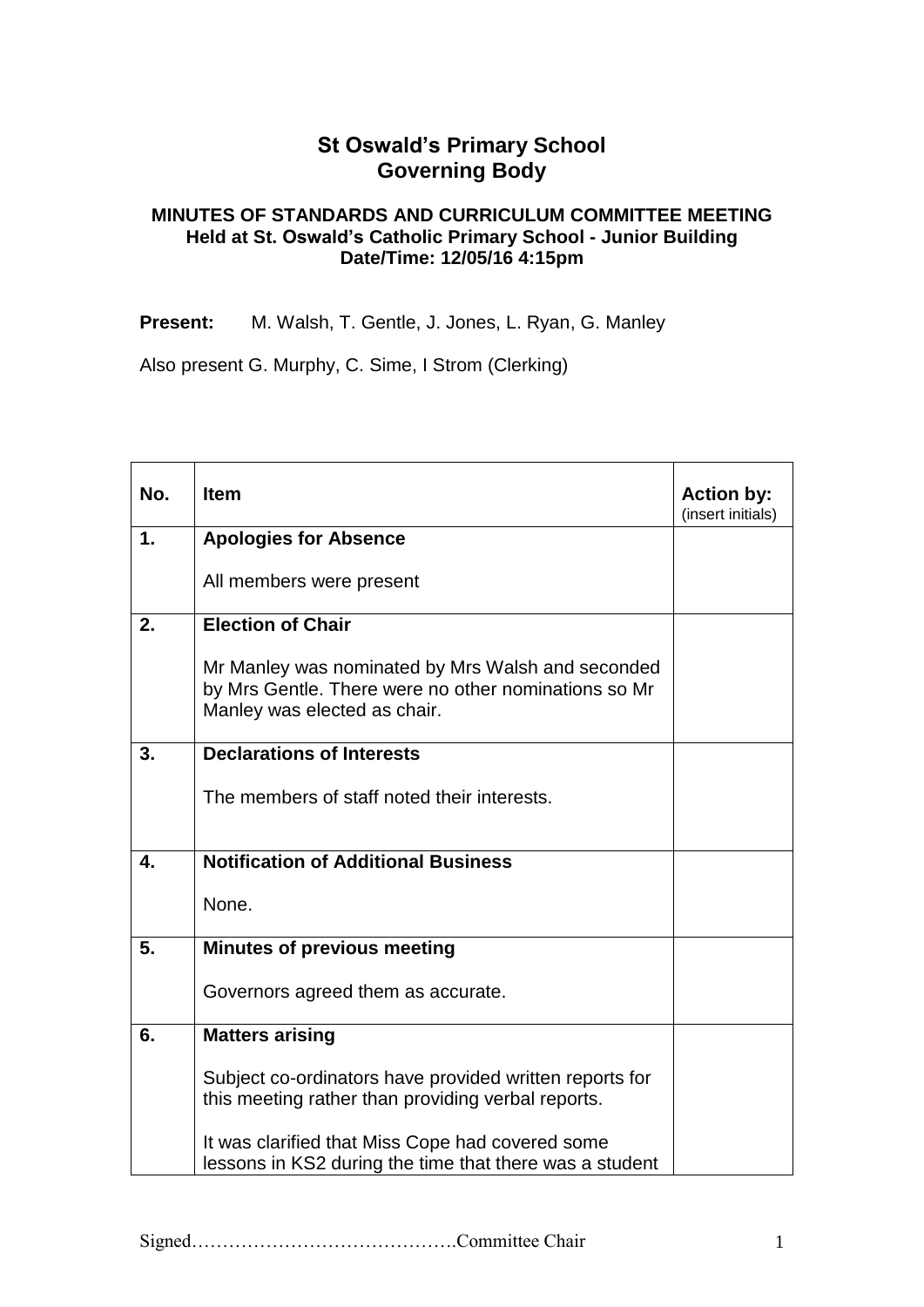|    | placement in her class but was not available for all<br>cover.                                                                                                                                                                                                                                                                                                                                                                                                                                                        |  |
|----|-----------------------------------------------------------------------------------------------------------------------------------------------------------------------------------------------------------------------------------------------------------------------------------------------------------------------------------------------------------------------------------------------------------------------------------------------------------------------------------------------------------------------|--|
|    | The website is still in production. The old @st-oswalds-<br>inf.liverpool.sch.uk and @st-oswalds-<br>jun.liverpool.sch.uk email addresses are no longer in<br>use. The new email addresses are @st-<br>oswalds.liverpool.sch.uk                                                                                                                                                                                                                                                                                       |  |
|    | EYFS – LA have been supporting. They have looked at<br>the environment initially, and safeguarding issues were<br>addressed immediately. The LA are now also<br>supporting teachers and support staff. A governor<br>asked if there had been a set of recommendations<br><b>issued.</b> Mrs Walsh informed the governors that they<br>were working through an action plan that has been<br>developed. As part of this plan, staff had visited another<br>nursery to see examples of good and outstanding<br>practice. |  |
| 7. | <b>School Development Plan</b>                                                                                                                                                                                                                                                                                                                                                                                                                                                                                        |  |
|    | The School Development Plan (SDP) had been<br>circulated prior to the meeting.                                                                                                                                                                                                                                                                                                                                                                                                                                        |  |
|    | Mrs Walsh briefly summarised the plan and highlighted<br>the progress that had been made.                                                                                                                                                                                                                                                                                                                                                                                                                             |  |
|    | Section1 – Effective Leadership and Management –<br>Some areas had been for immediate attention, eg<br>successful amalgamation. Other areas are ongoing.                                                                                                                                                                                                                                                                                                                                                              |  |
|    | Section 2 - Quality of Teaching, Learning and<br>Assessment – Mrs Walsh highlighted the progress that<br>had been made in Phonics with an expected 65% to<br>pass in Y1 and 80% to pass the retest in Y2.<br>A governor asked about the progress on<br>assessment without levels. Mrs Walsh confirmed that<br>the staff were starting to get to grips with the project but<br>there was still some uncertainty as national guidelines<br>were only slowly being publicised.                                           |  |
|    | Section 3 – Personal Development, Behaviour and<br>Welfare – The procedures have been cascaded<br>throughout the school. Parents have been approached<br>to work with the school when necessary.<br>Targets - <3% of pupils sanctioned for poor behaviour.<br><4% of pupils classed as persistently absent. A<br>governor commented that the attendance traffic light<br>system was working well for parents. Another                                                                                                 |  |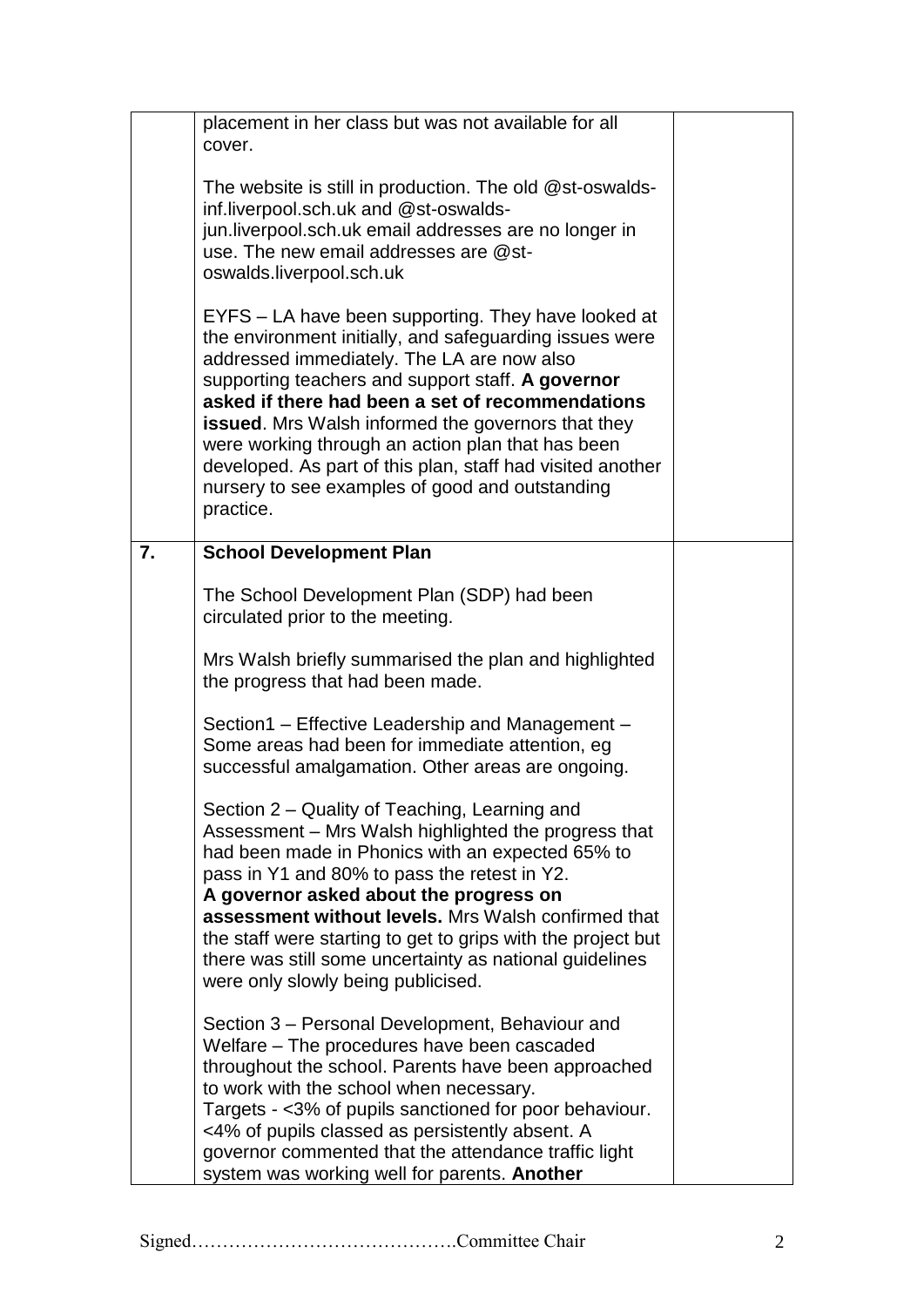|    | governor asked if pupils with known medical<br>conditions were still classed as persistently absent.<br>This is the case and national targets still stand but as<br>for all pupils, each case is dealt with individually and the<br>circumstances are taken into consideration in how the<br>situation is dealt with.<br>Section 4 – Outcomes for Children – Key priority is to<br>close the gap between PP pupils and others.<br>Section 5 – EYFS – There are no outstanding unsafe<br>practices in the Nursery. A governor asked how the<br>target to improve the environment outdoors could<br>be met. This was often relating to how the outdoor<br>space was set up. The visit to another nursery provide<br>valuable ideas. It was about ensuring that the activities<br>provided learning opportunities as well as personal and<br>social experiences. Outdoor provision is to be an<br>extension of indoor provision.                                                                                                                                                                                                                                                                                                                                                                                                                                                                                                                                 |  |
|----|---------------------------------------------------------------------------------------------------------------------------------------------------------------------------------------------------------------------------------------------------------------------------------------------------------------------------------------------------------------------------------------------------------------------------------------------------------------------------------------------------------------------------------------------------------------------------------------------------------------------------------------------------------------------------------------------------------------------------------------------------------------------------------------------------------------------------------------------------------------------------------------------------------------------------------------------------------------------------------------------------------------------------------------------------------------------------------------------------------------------------------------------------------------------------------------------------------------------------------------------------------------------------------------------------------------------------------------------------------------------------------------------------------------------------------------------------------------|--|
| 8. | <b>SATs review</b><br>KS1 SATs were competed today. The Grammar,<br>Punctuation and Spelling test was cancelled due to a<br>leak of the test paper. We may be externally moderated<br>by LA but won't find out until 11am on 20 <sup>th</sup> May. Staff<br>reported that the papers were challenging but the<br>children coped well. A governor asked how this test<br>would be reported. It was to be evidence towards<br>teacher assessment which may be moderated. If<br>teacher assess different to how tests show, they must<br>have a body of evidence to back up their assessment.<br>But recognises that teachers generally know the<br>children best. Staff are following LA guidance on<br>standardising assess ment. Standardised scores are<br>released on 3 <sup>rd</sup> June. A governor asked how much time<br>had been given to teachers to bring in the new tests. An<br>afternoon a week had been set aside for teachers to<br>implement in both Year 2 for KS1 and Year 6 for KS2.A<br>lot of hard work had been put into the implementation.<br>KS2 SATs - All children except 1 EAL pupil had taken<br>part in the Reading and Spelling, Punctuation and<br>Grammar tests. The reading paper was very<br>challenging. All pupils took the Maths papers and there<br>is a confidence that the pupils have done well in these<br>tests.<br>The Chair of Governors paid the school a visit to<br>monitor the administration of the tests. |  |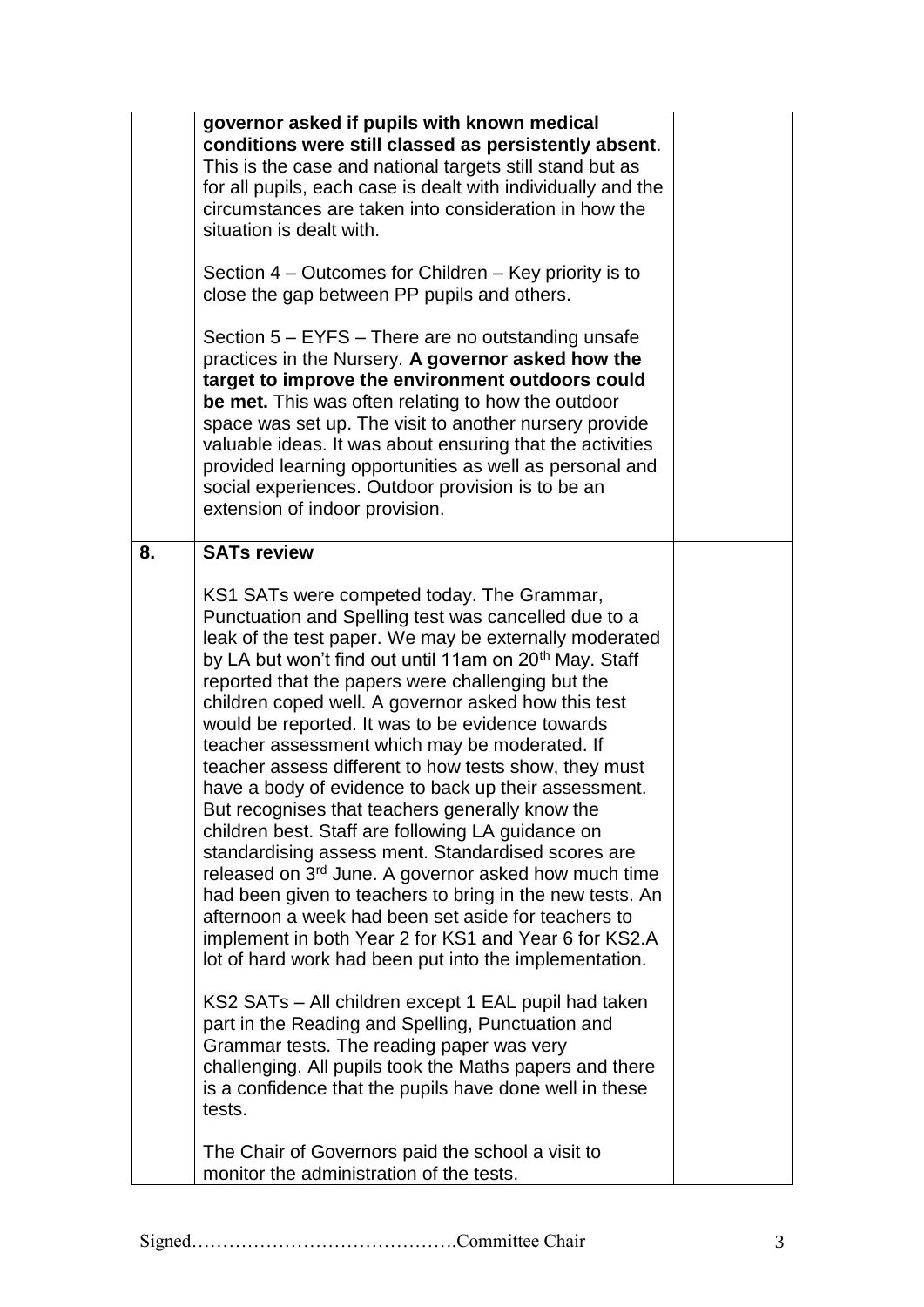|    | There is not yet much information on what the standard<br>is likely to be but teachers are working hard using the<br>LA verification model which means that they use deeper<br>assessment on a sample of pupils to provide evidence<br>of a robust assessment methodology. They appreciated<br>the extra time provided to them for getting the<br>assessment right.<br>KS2 Science will be assessed by external examiners.<br>NFER will visit and 10 children chosen at random will<br>be asked to sit a test on June 10 <sup>th</sup> . This is to inform<br>national data rather than the individuals or the school.<br>Mrs Walsh recognised the hard work of the Year 2 and<br>Year 6 teachers in this inaugural year. Governors |  |
|----|-------------------------------------------------------------------------------------------------------------------------------------------------------------------------------------------------------------------------------------------------------------------------------------------------------------------------------------------------------------------------------------------------------------------------------------------------------------------------------------------------------------------------------------------------------------------------------------------------------------------------------------------------------------------------------------------------------------------------------------|--|
|    | expressed their thanks to the teachers for their hard<br>work and diligence.                                                                                                                                                                                                                                                                                                                                                                                                                                                                                                                                                                                                                                                        |  |
| 9. | <b>School Standards</b>                                                                                                                                                                                                                                                                                                                                                                                                                                                                                                                                                                                                                                                                                                             |  |
|    | Curriculum reports were circulated prior to the meeting.<br>Governors requested that the KS1 Maths report was<br>in more detail in the future. Governors thanks the<br>staff for their reports.                                                                                                                                                                                                                                                                                                                                                                                                                                                                                                                                     |  |
|    | Phonics – 80% of pupils moving from Y2 to Y3 in<br>September will have passed the phonics screening test<br>either whilst in Y1 or Y2. Individual support on phonics<br>will be put in place for the remaining 20%. This year's<br>phonics screening for Y1 pupils takes place on 13 <sup>th</sup><br>June. A lot of work has taken place and staff are<br>confident of an improved performance.                                                                                                                                                                                                                                                                                                                                    |  |
|    | Nursery - 70% are working at phase 1 and 20% at<br>phase 2. This is an improvement on previous years.<br>This should have a positive impact on next year's<br>Reception. It was noted that the Pupil Premium<br>numbers had gone up and that the percentage of pupil<br>premium children that were on track had risen. There<br>was extra support for communication and language<br>skills. Staff absence had impacted on the interventions.                                                                                                                                                                                                                                                                                        |  |
|    | Reception – the results from previous terms have been<br>reviewed and a number of anomalies identified. Good<br>work has been done in moderation but the initial term<br>data has skewed some of the information regarding<br>progress. There is a focus on writing and Personal,<br>Social and Emotional Development (PSED) for the<br>summer term.                                                                                                                                                                                                                                                                                                                                                                                |  |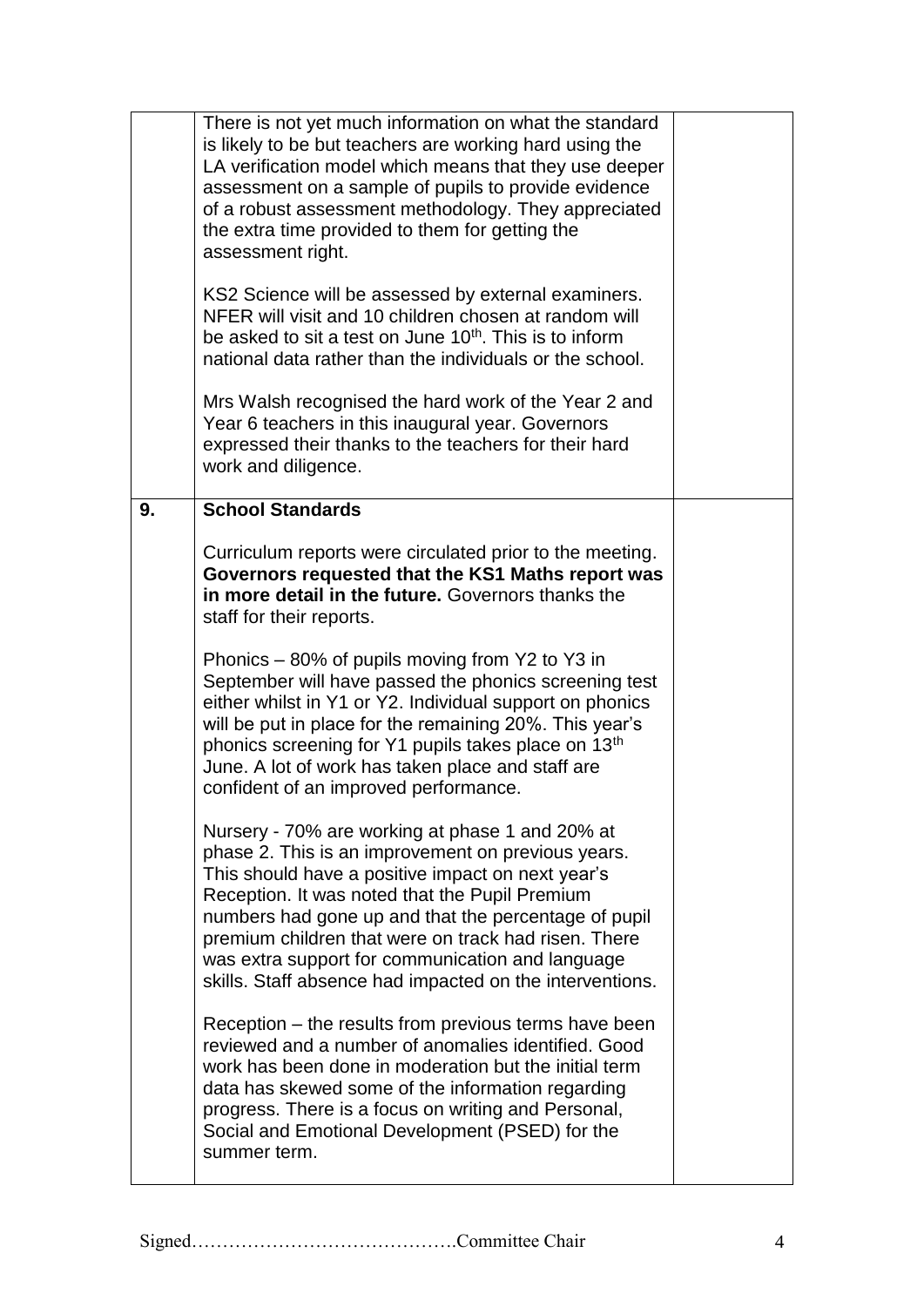| Year 1 – Again some anomalies in the data have been<br>reviewed and a long term absence has had an impact<br>on data. Staff are now feeling more secure in their<br>judgements. A new EAL pupil has started and won't be<br>taking the phonics screening. A governor asked<br>where the EAL children were from. It is a wide<br>diversity of origins, including eastern Europe, Africa and<br>Asia. A gender gap has been identified with girls<br>outperforming boys. This year group has more boys in<br>the cohort. |  |
|------------------------------------------------------------------------------------------------------------------------------------------------------------------------------------------------------------------------------------------------------------------------------------------------------------------------------------------------------------------------------------------------------------------------------------------------------------------------------------------------------------------------|--|
| Year 2 – In reading the percentage of children working<br>at expected or above has increased from the autumn<br>term from 66% to 71%. This is still slightly below target<br>but is on track to achieve the target. Once again girls<br>are outperforming boys. There are some poor attenders<br>in the cohort which has affected their attainment.<br>Progress is good in the year.                                                                                                                                   |  |
| Year 3 – There is progress in Reading, Writing and<br>Maths although progress in writing is slower than in<br>other areas. Teachers are being cautious with regards<br>to data with the new assessment guidelines only being<br>drip fed. As more information comes out, teachers<br>become more confident. Boys, particularly pupil<br>premium, SEN and vulnerable ones, need additional<br>support. Other groups are closing the gap.                                                                                |  |
| Year 4 – Again, confidence in standardisation and<br>moderation has been an issue. Training is being given.<br>Progress is evident in books. SLT support is in place to<br>move forward.                                                                                                                                                                                                                                                                                                                               |  |
| Year 5 - Writing is showing progress but not as quick<br>as other areas. Again, boys are behind girls. Strategies<br>like Premier League Readers have been introduced to<br>engage reluctant readers and the gaps are closing. Y5<br>is a small but transient cohort. There has been 10%<br>changes and it is difficult to compare autumn with<br>spring. There is a confidence that targets will be hit.<br>Reading and Maths are almost there.                                                                       |  |
| Year 6 – There has been significant progress in closing<br>the gaps in many areas although Pupil Premium is<br>wider than expected and is still being targeted. Pupils<br>are close to their targets in reading and maths already.                                                                                                                                                                                                                                                                                     |  |
| Governors thanked staff for their hard work in<br>presenting the data to them and for the hard work with<br>the pupils.                                                                                                                                                                                                                                                                                                                                                                                                |  |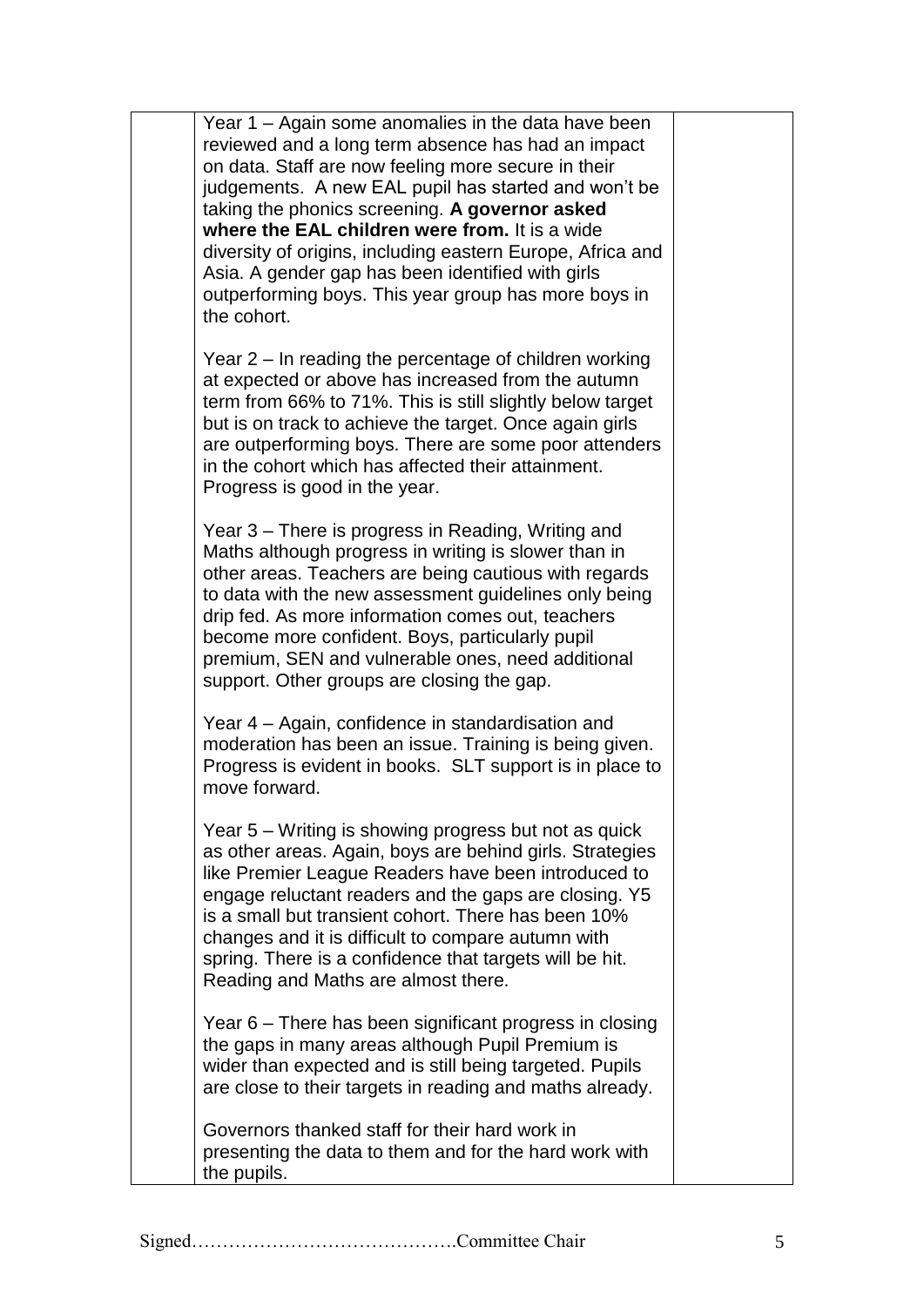| 10. | <b>Performance Management update/ Monitoring</b>                                                                                                                                                                                                                                                                                                                                                                                                                                                                                                                                                                                                                                                                                                                                                                                                                                                                                                                                                                                                                                                                                                                                                                                                                                                                                                                              |  |
|-----|-------------------------------------------------------------------------------------------------------------------------------------------------------------------------------------------------------------------------------------------------------------------------------------------------------------------------------------------------------------------------------------------------------------------------------------------------------------------------------------------------------------------------------------------------------------------------------------------------------------------------------------------------------------------------------------------------------------------------------------------------------------------------------------------------------------------------------------------------------------------------------------------------------------------------------------------------------------------------------------------------------------------------------------------------------------------------------------------------------------------------------------------------------------------------------------------------------------------------------------------------------------------------------------------------------------------------------------------------------------------------------|--|
|     | Anonymised data had been previously circulated. 72%<br>of teaching was good or better. A governor aske d<br>what the percentage should be. It was explained that<br>it was a target to have over 85% of teaching good or<br>better. A governor asked if a teacher on long term<br>absence would need to go through the process<br>again. It was explained that it was an ongoing process<br>and all teachers would be monitored regularly. Some<br>teachers would be classed as requiring improvement<br>under section 8 and would be given more intensive<br>support to improve. A governor asked how many<br>teachers are currently under section 8 support. 2<br>but there was a possibility that another 2 would be if<br>they were not on long term sickness absence. The<br>teachers on section 8 are making progress and have<br>the right attitude towards the support being offered but it<br>was acknowledged that it is a tough process.<br>Governors asked if there was confidence that the<br>teachers would improve. There was some<br>improvement already and the teachers want to improve.<br>However, if there isn't enough improvement then it is<br>possible that a teacher could be moved into capability<br>procedures. A governor asked how long that a<br>teacher could be on section 8. A teacher would need<br>to show improvement within 6-8 weeks. |  |
| 11. | <b>Attendance Review</b><br>Attendance is improving. The school now has a cross<br>phase procedure that is showing results. The national<br>goal posts have been moved but attendance has shown<br>a massive improvement based on the previous<br>standards. The new standards show that persistent<br>absence has gone up massively but this is because<br>persistent absence is now classified as anyone with<br>less than 90% instead of less than 85%. A governor<br>asked if there were any patterns emerging. Individuals<br>had regular patterns, often associated with parental<br>attitude. It was reported that a number of fixed penalties<br>had been issued and 2 had proceeded to court. It was<br>also reported that the number of children receiving<br>100% awards was steadily rising.                                                                                                                                                                                                                                                                                                                                                                                                                                                                                                                                                                      |  |
| 12. | <b>Sacramental Preparation Update - Year 4</b>                                                                                                                                                                                                                                                                                                                                                                                                                                                                                                                                                                                                                                                                                                                                                                                                                                                                                                                                                                                                                                                                                                                                                                                                                                                                                                                                |  |
|     | 66 children took part in the services in the last couple of<br>weeks. This was less than usual. The uptake on the<br>preparations wasn't as good as usual. Children                                                                                                                                                                                                                                                                                                                                                                                                                                                                                                                                                                                                                                                                                                                                                                                                                                                                                                                                                                                                                                                                                                                                                                                                           |  |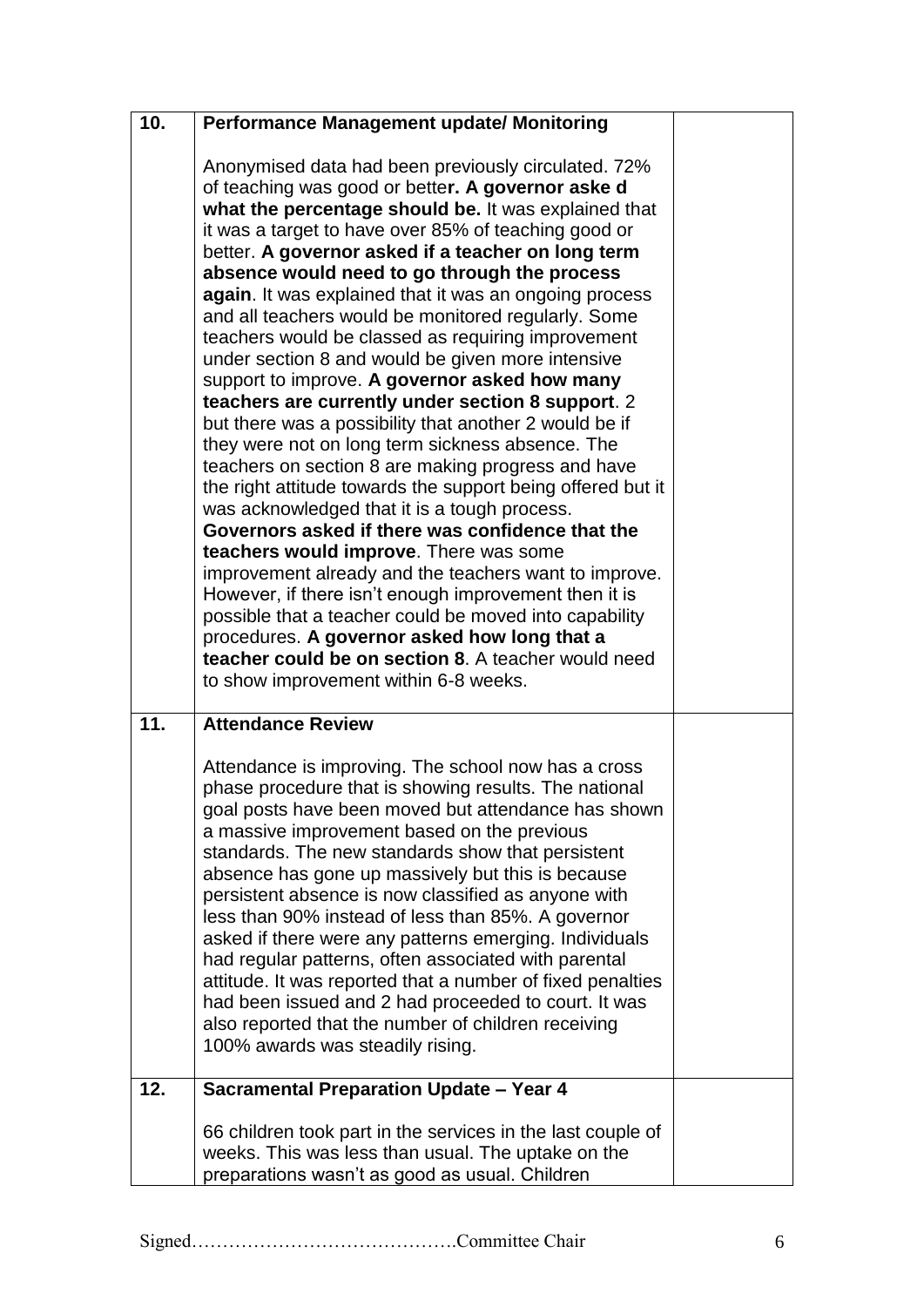|     | behaved impeccably at mass although a number of<br>adults didn't set good examples.                                                                                                                                                                                                                                                                                                                                                                                                                                           |  |
|-----|-------------------------------------------------------------------------------------------------------------------------------------------------------------------------------------------------------------------------------------------------------------------------------------------------------------------------------------------------------------------------------------------------------------------------------------------------------------------------------------------------------------------------------|--|
| 13. | School extracurricular activities & trips. Ullswater                                                                                                                                                                                                                                                                                                                                                                                                                                                                          |  |
|     | Timetables of extracurricular clubs were circulated.<br>Some clubs have ceased since it was explained that<br>running clubs was voluntary. This was primarily in KS1.<br>There was a plan to buy alternatives form external<br>sources.                                                                                                                                                                                                                                                                                       |  |
|     | The Ullswater trip is to take place this weekend. There<br>has been a fluctuation in the numbers and a small<br>number of Y5 children will attend to make up the<br>numbers. Even so, the trip is below capacity. 65<br>children will participate after 72 places were booked.<br>There is a small financial loss. The children are looking<br>forward to the experience.                                                                                                                                                     |  |
|     | We are looking at sending out a letter to find out what<br>interest there would be for the current Y5 in the trip. It is<br>a smaller cohort and the bursaries available to us have<br>stopped so the prices will go up unless the trip is<br>rescheduled, possibly for November. This would make it<br>more affordable for parents. Governors asked what<br>alternatives were available. Miss Sime said that<br>Kingswood and PGL ran similar trips but had<br>consistently been more expensive. This could be<br>revisited. |  |
| 14. | <b>SLAs</b>                                                                                                                                                                                                                                                                                                                                                                                                                                                                                                                   |  |
|     | Music Support $-$ A review has taken place on the<br>success of the current provision. The wider ops<br>programme means that the recorder is currently<br>taught in Y2 and the ukulele is currently taught in<br>Y4 with music curriculum for the juniors as well as<br>two after school clubs in the juniors. The review<br>showed there had been limited follow up with the<br>instruments after the year that they had been taught<br>in.                                                                                  |  |
|     | It was suggested that the wider ops be reduced so<br>that the ukulele be taught in Year 3 with an after<br>school club for pupils in Years 4,5 and 6 who want<br>to continue playing the ukulele. The music<br>curriculum support would be extended to the whole                                                                                                                                                                                                                                                              |  |